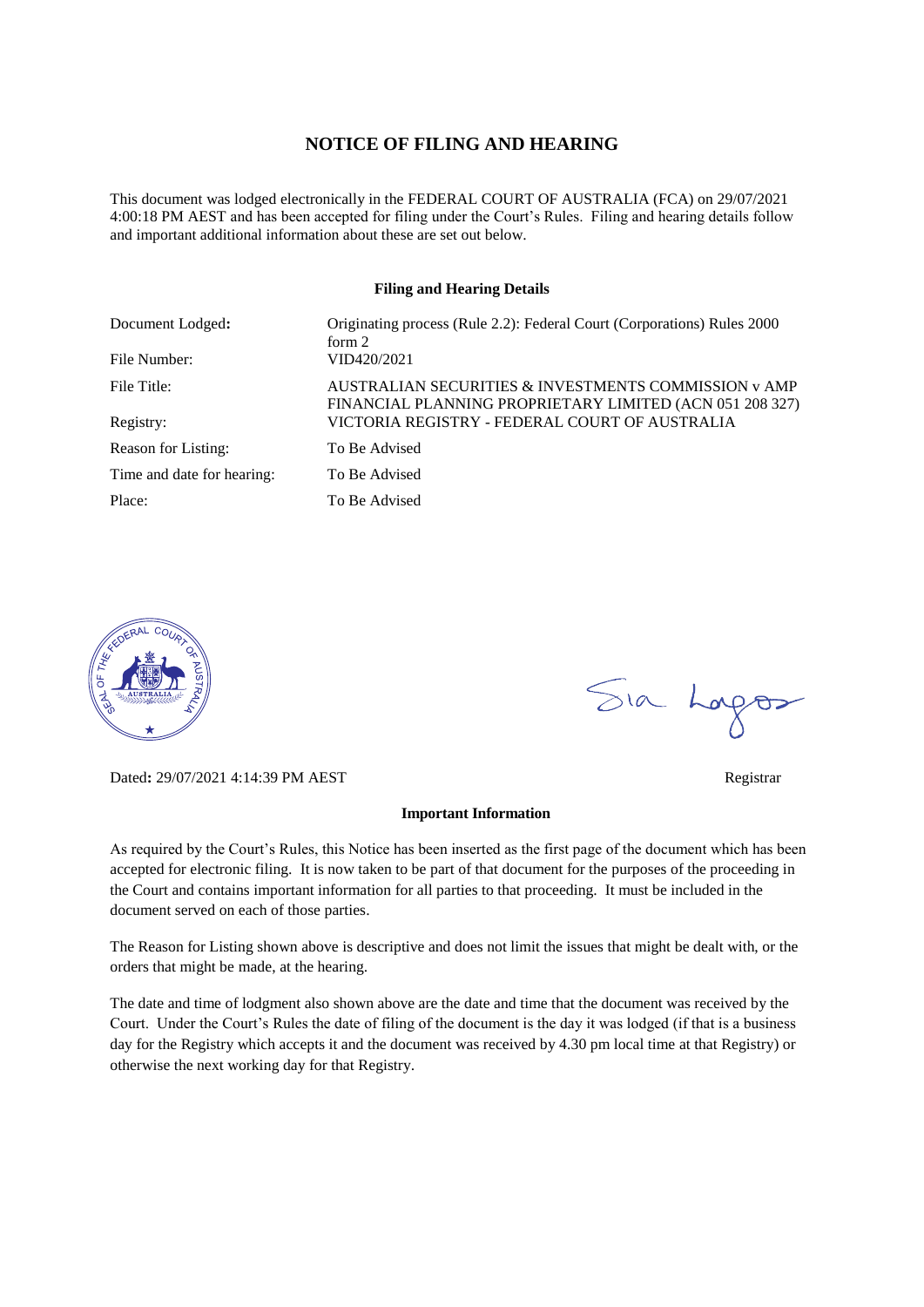

## **Form 2 Originating process**  (rules 2.2 and 15A.3)

Federal Court of Australia No. VID of 2021 District Registry: Victoria Division: General

# **Australian Securities and Investments Commission**

**Plaintiff** 

**AMP Financial Planning Proprietary Limited (ACN 051 208 327)** and others Defendants

# **A. DETAILS OF APPLICATION**

This application is made under:

- (a) section 12GBA(1) of the *Australian Securities and Investments Commission Act* 2001 (Cth), as in force at the time of the contraventions specified below<sup>1</sup> (ASIC Act);
- (b) sections 1101B(1) and 1317J(1) of the *Corporations Act* 2001 (Cth), as in force at the time of the contraventions specified below (**Corporations Act**); and
- (c) sections 19 and 21 of the *Federal Court of Australia Act* 1976 (Cth) (**FCA Act**).

On the facts stated in the accompanying concise statement, the Plaintiff (**ASIC**) claims:

# **Against AMP Financial Planning Proprietary Limited, the First Defendant**

- 1. Declarations, pursuant to sections 1101B(1) or 1317J(1) of the Corporations Act and/or section 21(1) of the FCA Act, that AMP Financial Planning Proprietary Limited contravened:
	- (a) section 912A(1)(a) of the Corporations Act;
	- (b) section 912A(1)(c) of the Corporations Act; and
	- (c) section 12DI(3) of the ASIC Act.

See ASIC Act, s 322. Alternatively, ASIC makes this application under sections 12GBA and 12GBB of the ASIC Act as they stand at the time it commences this proceeding, and this originating application should be read accordingly.

| Filed on behalf of         | The Plaintiff. Australian Securities and Investments Commission |     |                  |  |
|----------------------------|-----------------------------------------------------------------|-----|------------------|--|
| Prepared by                | Nick Kelton, Lawyer                                             |     |                  |  |
| Tel                        | (03) 8509 3051                                                  | Fax | $(02)$ 6267 4466 |  |
| Email                      | nicholas.kelton@asic.gov.au                                     |     |                  |  |
| <b>Address for service</b> | Level 7, 120 Collins Street, Melbourne, Victoria, 3000          |     |                  |  |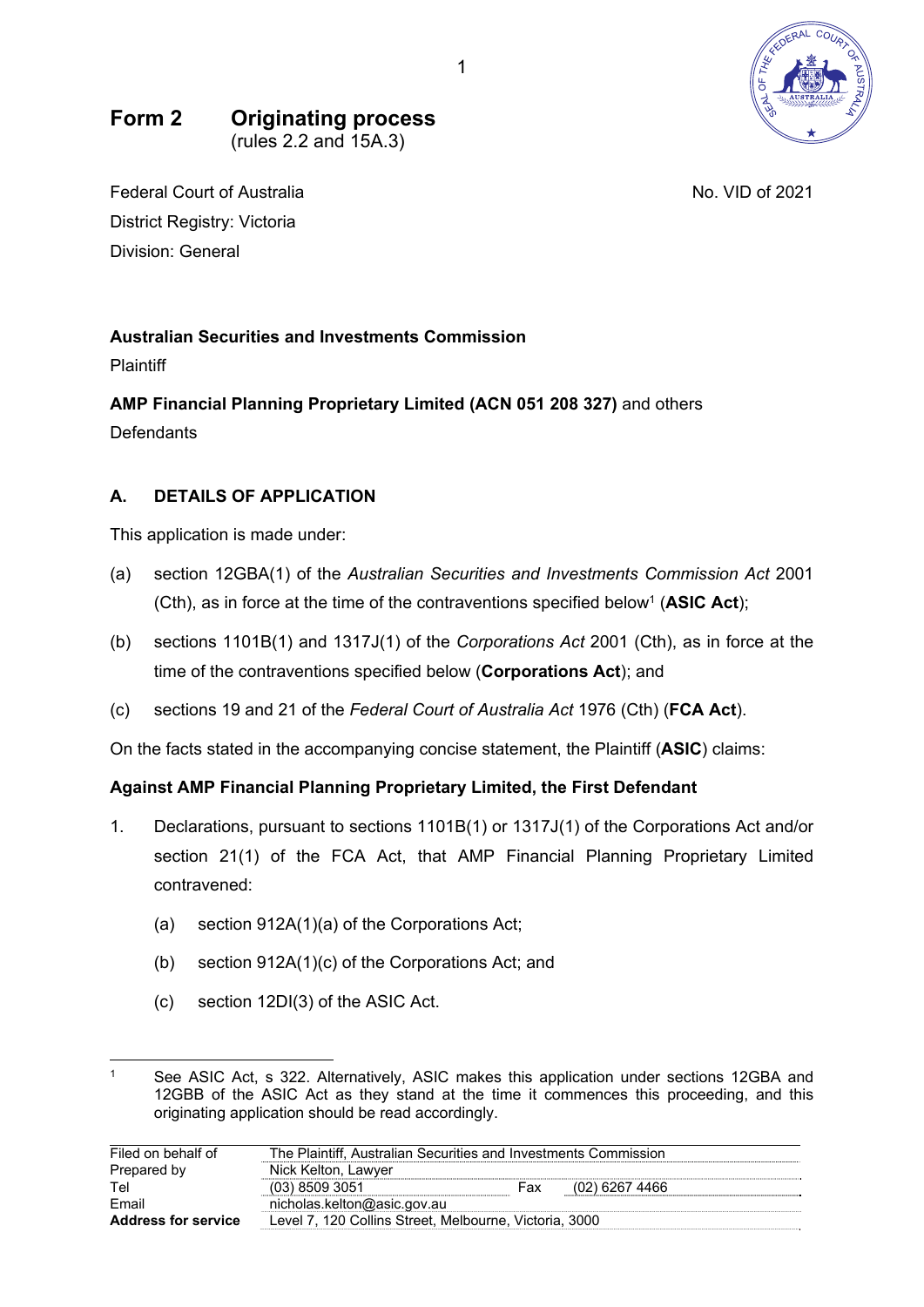- 2. An order, pursuant to section 12GBA(1) of the ASIC Act, that AMP Financial Planning Proprietary Limited pay a pecuniary penalty to the Commonwealth for its contraventions of section 12DI(3) of the ASIC Act, fixed at an amount that the Court considers is appropriate.
- 3. An adverse publicity order, pursuant to section 12GLB(1) of the ASIC Act, that requires AMP Financial Planning Proprietary Limited:
	- (a) to disclose the contraventions the subject of the declarations in paragraph 1 above, and the circumstances giving rise to those contraventions; and
	- (b) to publish by form, means and channels to be determined by the court, at AMP Financial Planning Limited's own expense, those disclosures.
- 4. An order, pursuant to section 12GBA(1) of the ASIC Act, that AMP Financial Planning Proprietary Limited pay the pecuniary penalty to the Commonwealth within 28 days of the date of the order.
- 5. Costs.
- 6. Such further or other orders as the Court considers is appropriate.

## **Against Hillross Financial Services Limited, the Second Defendant**

- 7. Declarations, pursuant to sections 1101B(1) or 1317J(1) of the Corporations Act and/or section 21(1) of the FCA Act, that Hillross Financial Services Limited contravened:
	- (a) section 912A(1)(a) of the Corporations Act;
	- (b) section 912A(1)(c) of the Corporations Act; and
	- (c) section 12DI(3) of the ASIC Act.
- 8. An order, pursuant to section 12GBA(1) of the ASIC Act, that Hillross Financial Services Limited pay a pecuniary penalty to the Commonwealth for its contraventions of section 12DI(3) of the ASIC Act, fixed at an amount that the Court considers is appropriate.
- 9. An adverse publicity order, pursuant to section 12GLB(1) of the ASIC Act, that requires Hillross Financial Services Limited:
	- (a) to disclose the contraventions the subject of the declarations in paragraph 7 above, and the circumstances giving rise to those contraventions; and
	- (b) to publish by form, means and channels to be determined by the court, at Hillross Financial Services Limited's own expense, those disclosures.
- 10. An order, pursuant to section 12GBA(1) of the ASIC Act, that Hillross Financial Services Limited pay the pecuniary penalty to the Commonwealth within 28 days of the date of the order.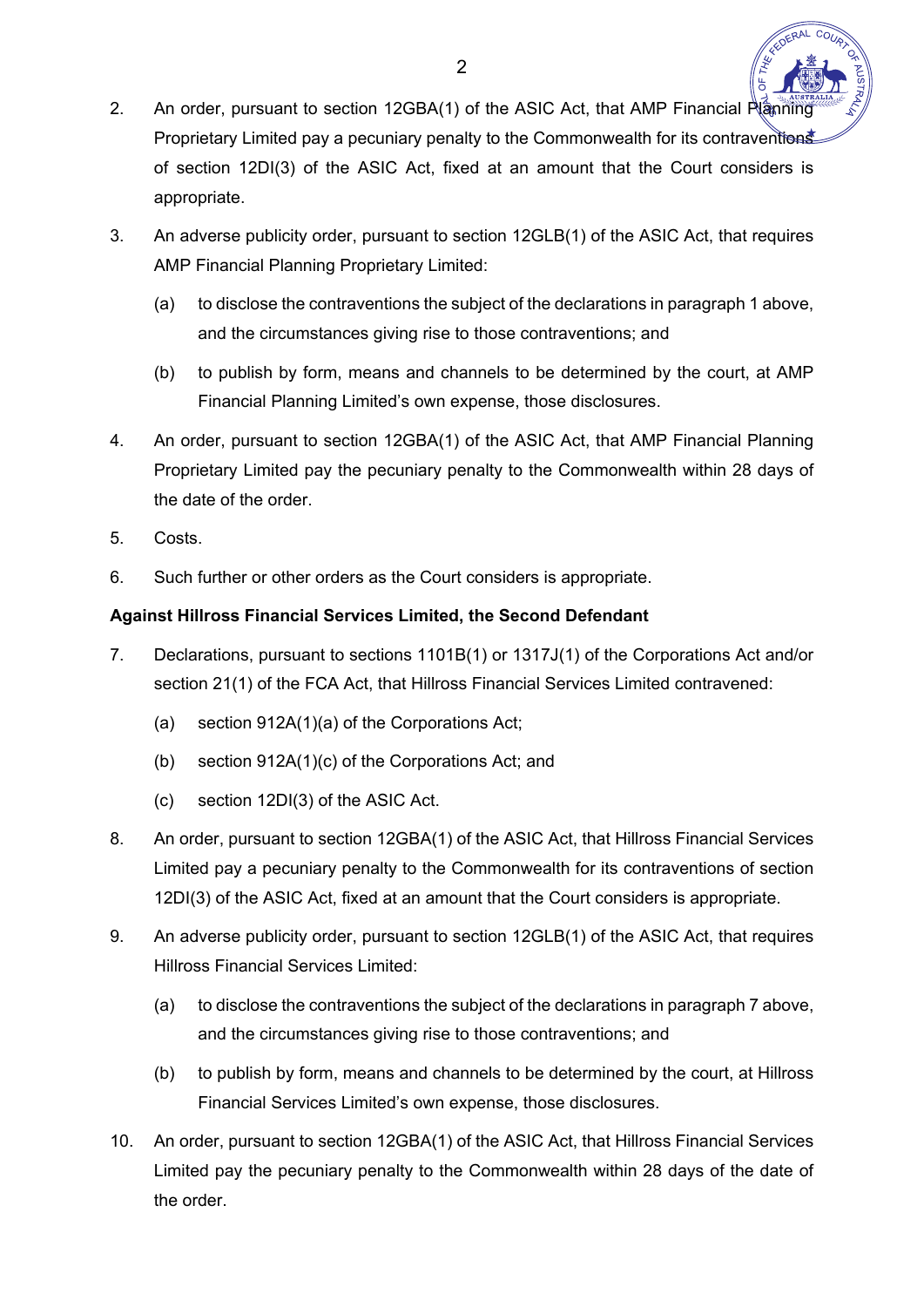11. Costs.



12. Such further or other orders as the Court considers is appropriate.

## **Against Charter Financial Planning Limited, the Third Defendant**

- 13. Declarations, pursuant to sections 1101B(1) or 1317J(1) of the Corporations Act and/or section 21(1) of the FCA Act, that Charter Financial Planning Limited contravened:
	- (a) section 912A(1)(a) of the Corporations Act;
	- (b) section 912A(1)(c) of the Corporations Act; and
	- (c) section 12DI(3) of the ASIC Act.
- 14. An order, pursuant to section 12GBA(1) of the ASIC Act, that Charter Financial Planning Limited pay a pecuniary penalty to the Commonwealth for its contraventions of section 12DI(3) of the ASIC Act, fixed at an amount that the Court considers is appropriate.
- 15. An adverse publicity order, pursuant to section 12GLB(1) of the ASIC Act, that requires Charter Financial Planning Limited:
	- (a) to disclose the contraventions the subject of the declarations in paragraph 13 above, and the circumstances giving rise to those contraventions; and
	- (b) to publish by form, means and channels to be determined by the court, at Charter Financial Planning Limited's own expense, those disclosures.
- 16. An order, pursuant to section 12GBA(1) of the ASIC Act, that Charter Financial Planning Limited pay the pecuniary penalty to the Commonwealth within 28 days of the date of the order.
- 17. Costs.
- 18. Such further or other orders as the Court considers is appropriate.

#### **Against AMP Superannuation Limited, the Fourth Defendant**

- 19. Declarations, pursuant to sections 1101B(1) or 1317J(1) of the Corporations Act and/or section 21(1) of the FCA Act, that AMP Superannuation Limited:
	- (a) contravened section 912A(1)(a) of the Corporations Act;
	- (b) contravened section 912A(1)(c) of the Corporations Act; and
	- (c) was involved in contraventions of, and is taken to have contravened, section 12DI(3) of the ASIC Act.
- 20. An order, pursuant to section 12GBA(1) of the ASIC Act, that AMP Superannuation Limited pay a pecuniary penalty to the Commonwealth for its involvement in the contraventions of section 12DI(3) of the ASIC Act, fixed at an amount that the Court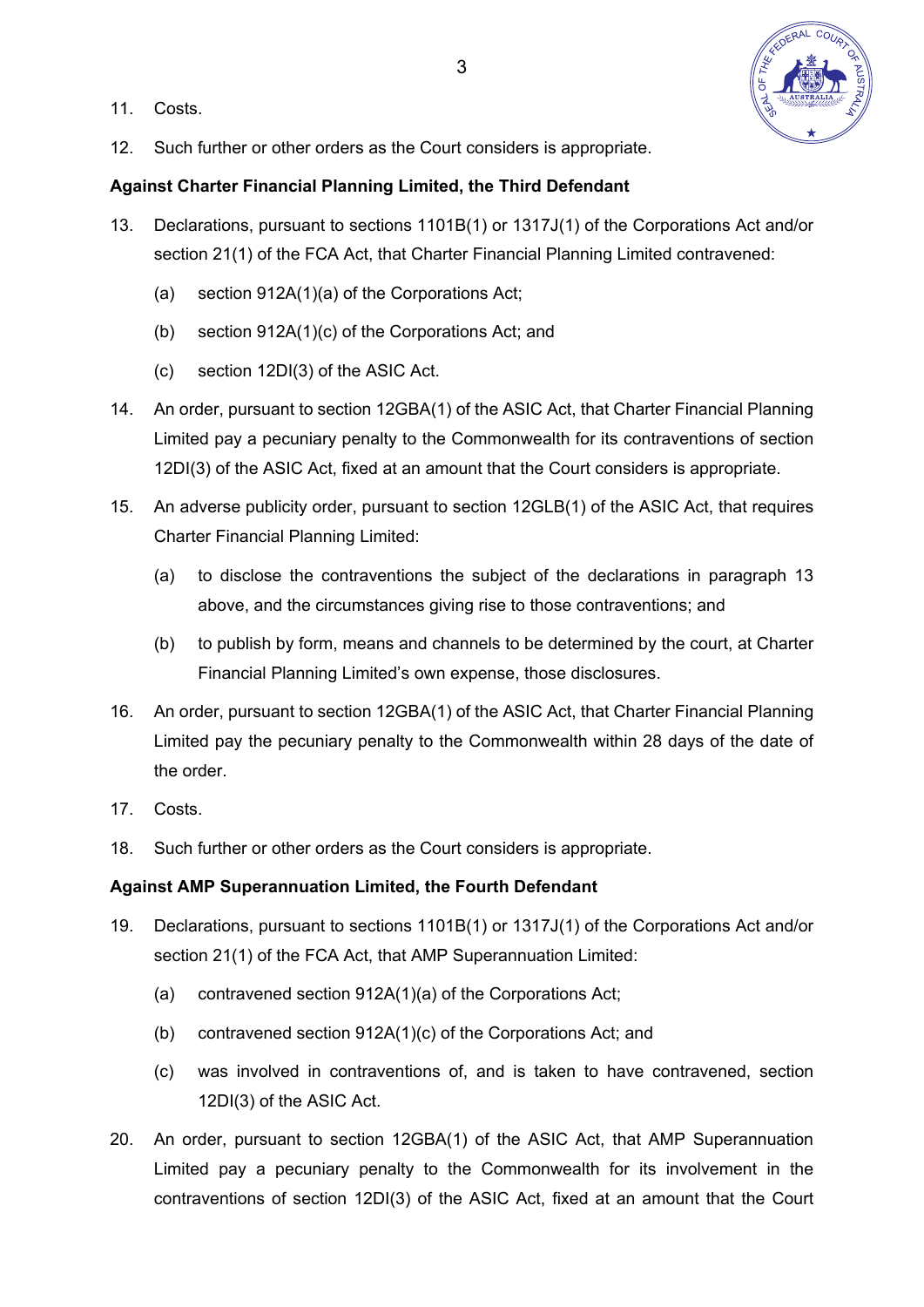

considers is appropriate.

- 21. An adverse publicity order, pursuant to section 12GLB(1) of the ASIC Act, that requires AMP Superannuation Limited:
	- (a) to disclose the contraventions the subject of the declarations in paragraph 19 above, and the circumstances giving rise to those contraventions; and
	- (b) to publish by form, means and channels to be determined by the court, at AMP Superannuation Limited's own expense, those disclosures.
- 22. An order, pursuant to section 12GBA(1) of the ASIC Act, that AMP Superannuation Limited pay the pecuniary penalty to the Commonwealth within 28 days of the date of the order.
- 23. Costs.
- 24. Such further or other orders as the Court considers is appropriate.

## **Against AMP Life Limited, the Fifth Defendant**

- 25. A declaration, pursuant to section 21(1) of the FCA Act, that AMP Life Limited was involved in contraventions of, and is taken to have contravened, section 12DI(3) of the ASIC Act.
- 26. An order, pursuant to section 12GBA(1) of the ASIC Act, that AMP Life Limited pay a pecuniary penalty to the Commonwealth for its involvement in the contraventions of section 12DI(3) of the ASIC Act, fixed at an amount that the Court considers is appropriate.
- 27. An adverse publicity order, pursuant to section 12GLB(1) of the ASIC Act, that requires AMP Life Limited:
	- (a) to disclose the contraventions the subject of the declarations in paragraph 25 above, and the circumstances giving rise to those contraventions; and
	- (b) to publish by form, means and channels to be determined by the court, at AMP Life Limited's own expense, those disclosures.
- 28. An order, pursuant to section 12GBA(1) of the ASIC Act, that AMP Life Limited pay the pecuniary penalty to the Commonwealth within 28 days of the date of the order.
- 29. Costs.
- 30. Such further or other orders as the Court considers is appropriate.

#### **Against AMP Services Limited, the Sixth Defendant**

31. A declaration, pursuant to section 21(1) of the FCA Act, that AMP Services Limited was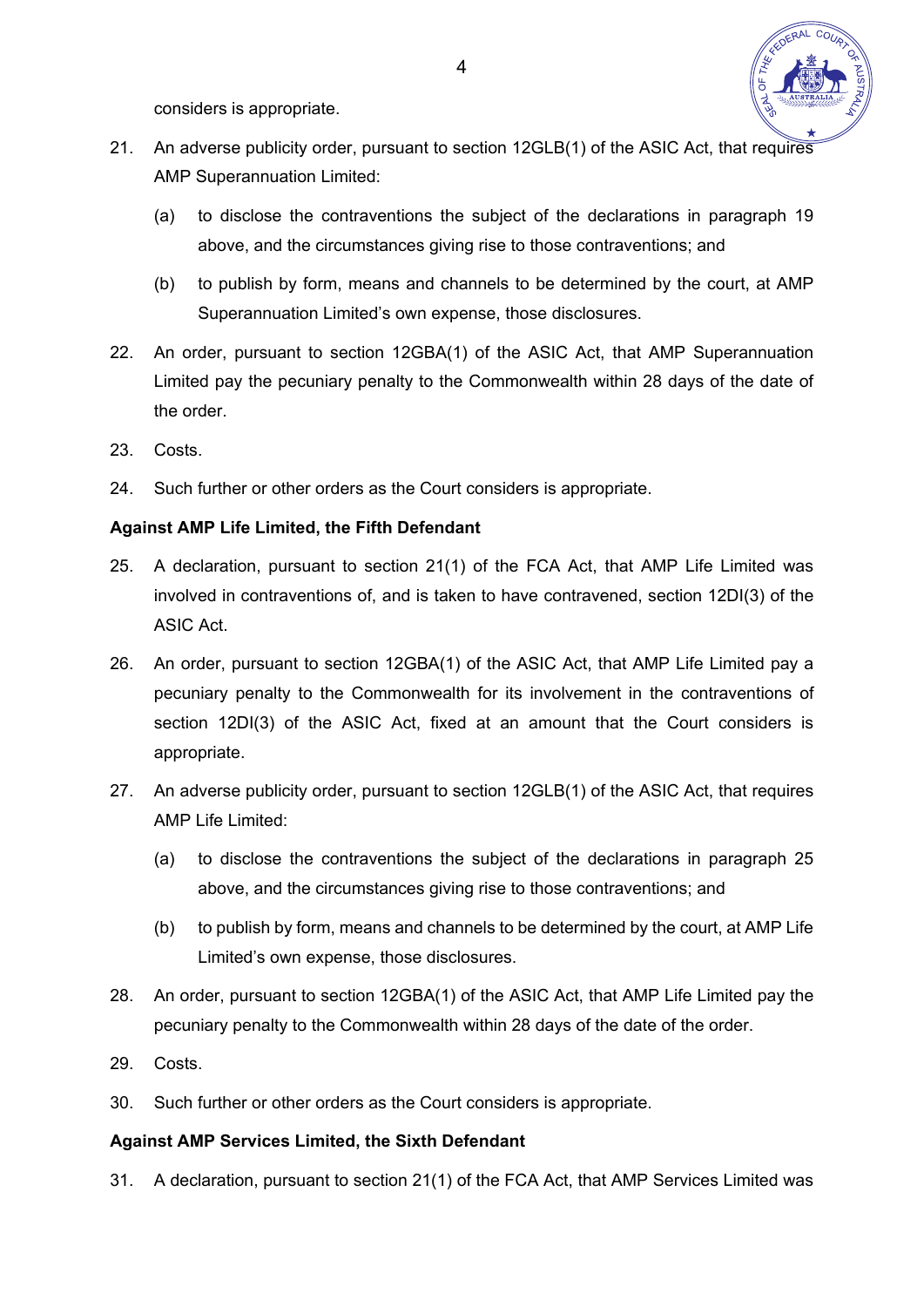involved in contraventions of, and is taken to have contravened, section 12DI( $\sqrt[3]{ }$ ASIC Act.

- 32. An order, pursuant to section 12GBA(1) of the ASIC Act, that AMP Services Limited pay a pecuniary penalty to the Commonwealth for its involvement in the contraventions of section 12DI(3) of the ASIC Act, fixed at an amount that the Court considers is appropriate.
- 33. An adverse publicity order, pursuant to section 12GLB(1) of the ASIC Act, that requires AMP Services Limited:
	- (a) to disclose the contraventions the subject of the declarations in paragraph 31 above, and the circumstances giving rise to those contraventions; and
	- (b) to publish by form, means and channels to be determined by the court, at AMP Services Limited's own expense, those disclosures.
- 34. An order, pursuant to section 12GBA(1) of the ASIC Act, that AMP Services Limited pay the pecuniary penalty to the Commonwealth within 28 days of the date of the order.
- 35. Costs.
- 36. Such further or other orders as the Court considers is appropriate.

Date: 29 July 2021

Nich Veltor

Nick Kelton Litigation Counsel, Chief Legal Office For and on behalf of ASIC

This application will be heard by  $\dots\dots\dots\dots$  at  $\dots\dots$  at  $\dots\dots\dots$  \*am/\*pm on  $\dots\dots\dots$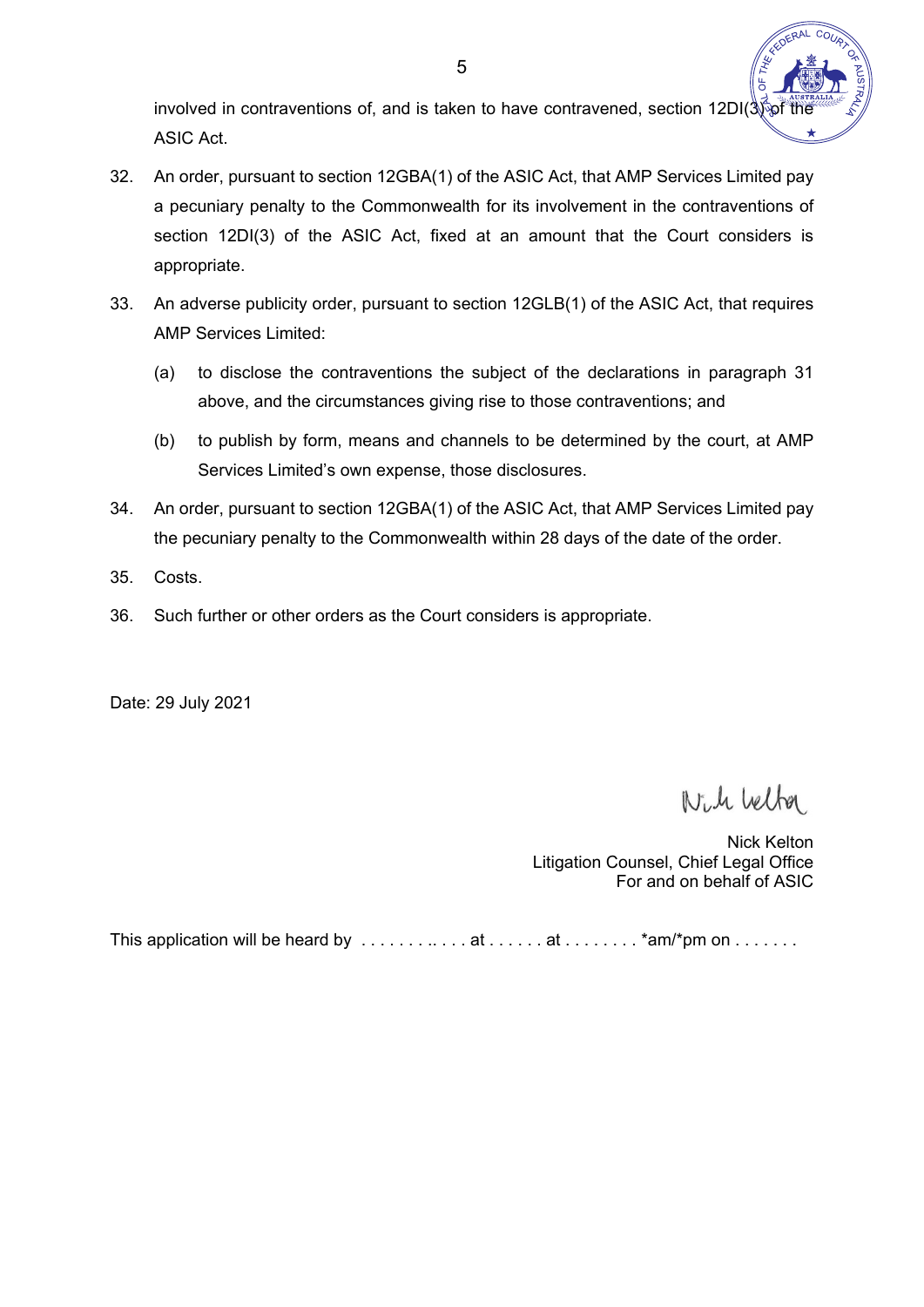#### **B. NOTICE TO DEFENDANTS**



TO:

| <b>AMP Financial Planning Proprietary</b><br>Limited (ACN 051 208 327)<br><b>AMP Sydney Cove Building</b><br>33 Alfred Street<br>SYDNEY NSW 2000 | Hillross Financial Services Limited (ACN 003 323<br>055)<br><b>AMP Sydney Cove Building</b><br>33 Alfred Street<br>SYDNEY NSW 2000 |
|--------------------------------------------------------------------------------------------------------------------------------------------------|------------------------------------------------------------------------------------------------------------------------------------|
| <b>Charter Financial Planning Limited (ACN)</b><br>002 976 294)<br><b>AMP Sydney Cove Building</b><br>33 Alfred Street<br>SYDNEY NSW 2000        | AMP Superannuation Limited (ACN 008 414 104)<br><b>AMP Sydney Cove Building</b><br>33 Alfred Street<br>SYDNEY NSW 2000             |
| AMP Life Limited (ACN 079 300 379)<br>L20, 400 George Street<br>SYDNEY NSW 2000                                                                  | AMP Services Limited (ACN 081 143 786)<br><b>AMP Sydney Cove Building</b><br>33 Alfred Street<br>SYDNEY NSW 2000                   |

If you or your legal practitioner do not appear before the Court at the time shown above, the application may be dealt with, and an order made, in your absence. As soon after that time as the business of the Court will allow, any of the following may happen:

- (a) the application may be heard and final relief given;
- (b) directions may be given for the future conduct of the proceeding;
- (c) any interlocutory application may be heard.

Before appearing before the Court, you must file a notice of appearance, in the prescribed form, in the Registry and serve a copy of it on ASIC.

*Note* Unless the Court otherwise orders, a defendant that is a corporation must be represented at a hearing by a legal practitioner. It may be represented at a hearing by a director of the corporation only if the Court grants leave.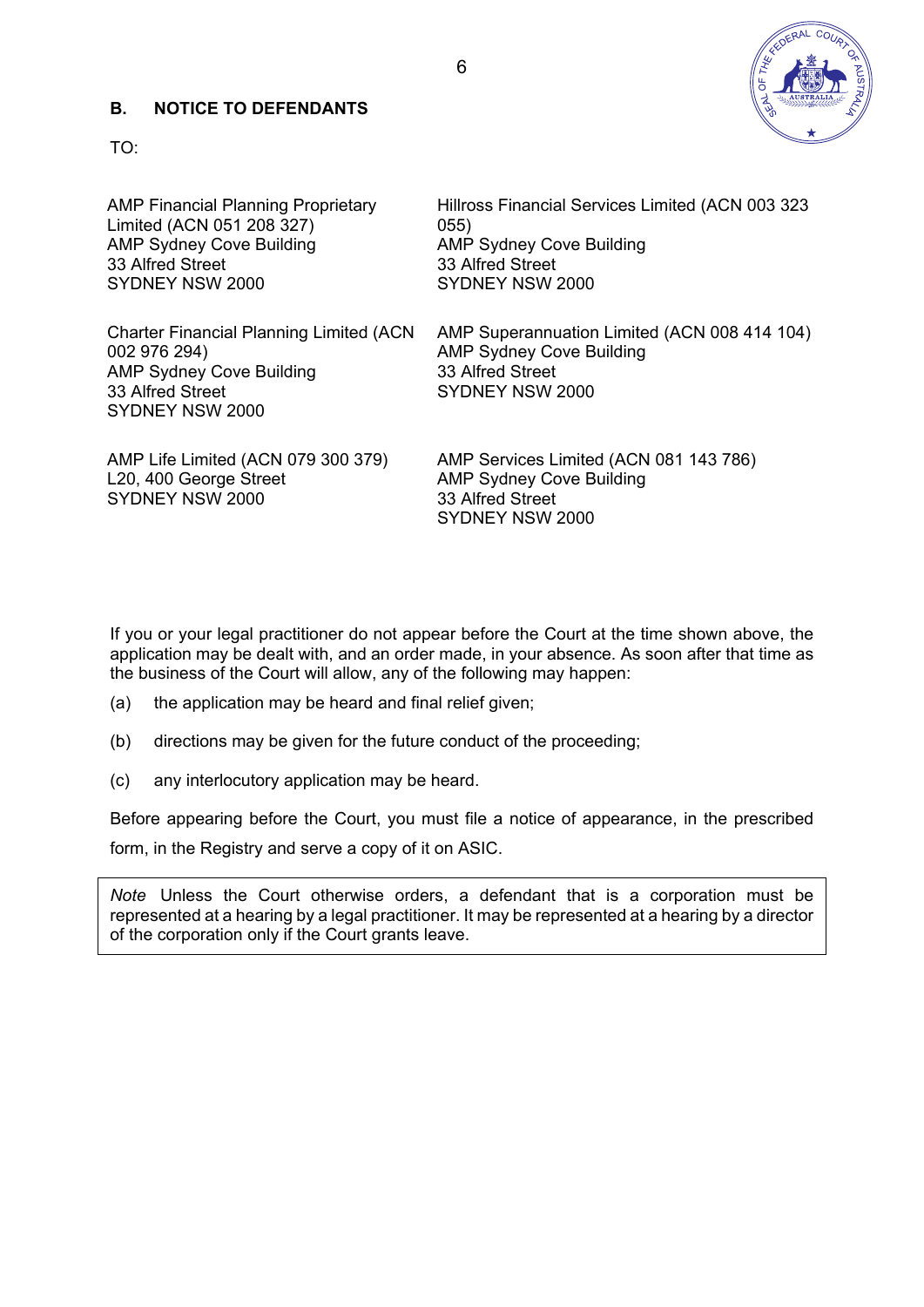## **D. FILING**

Date of filing: 29 July 2021



*Registrar*

. . . . . . . . . . . . . . . . . . . . .

This originating process is filed by Nick Kelton, for and on behalf of ASIC.

## **E. SERVICE**

ASIC's address for service is:

- Place: Australian Securities and Investments Commission, Level 7, 120 Collins Street, Melbourne, Victoria, 3000
- Email: nicholas.kelton@asic.gov.au

It is intended to serve a copy of this originating process on each defendant.